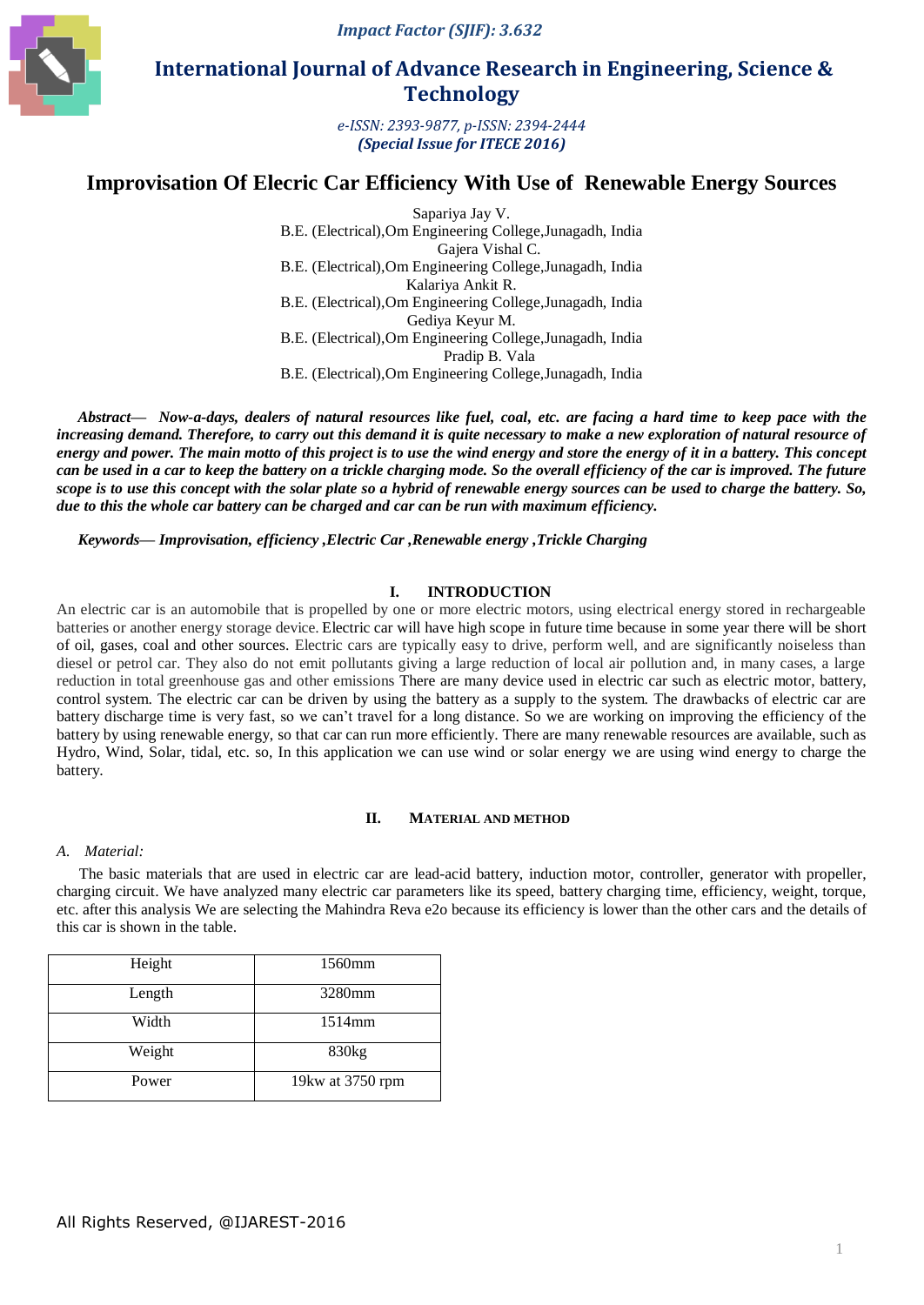| Torque         | 53.9 N.m           |
|----------------|--------------------|
| <b>Battery</b> | 48y li-ion         |
| Transmission   | Auto               |
| Charging time  | 5 hours            |
| Top speed      | 81 <sub>kmph</sub> |
| Wheel diameter | 13inch             |

### *Table2.1 Specification of Reva e2o car*

### *B. Methods:*

There are many renewable resources available which we can use such as wind, solar. We are using wind resource because the energy generated is much more and when vehicle is in running condition we can get maximum power output.

In this project we calculated all the parameter of the electric vehicle and when the speed reaches to 40km/s, the propellers receive enough pressure to activate the generator [2] and generation of electricity get started. There are two types of propeller

(1)Vertical axis wind turbine (2)Horizontal axis wind turbine

We select horizontal axis turbine because maximum output can be obtained on the shaft of generator. We are placing these generators on the roof of the vehicle so that maximum wind strikes on the blades of propeller. As the number of blades increase then the output of propeller increases [4].



*Figure2.1 position of the generator*

When the car is in running condition following forces affects the car and all parameters as below. [1]



*Figure2.2 Forces on electric vehicle*

1. Rolling Resistance

$$
F_{rr} = \mu_{rr} mg
$$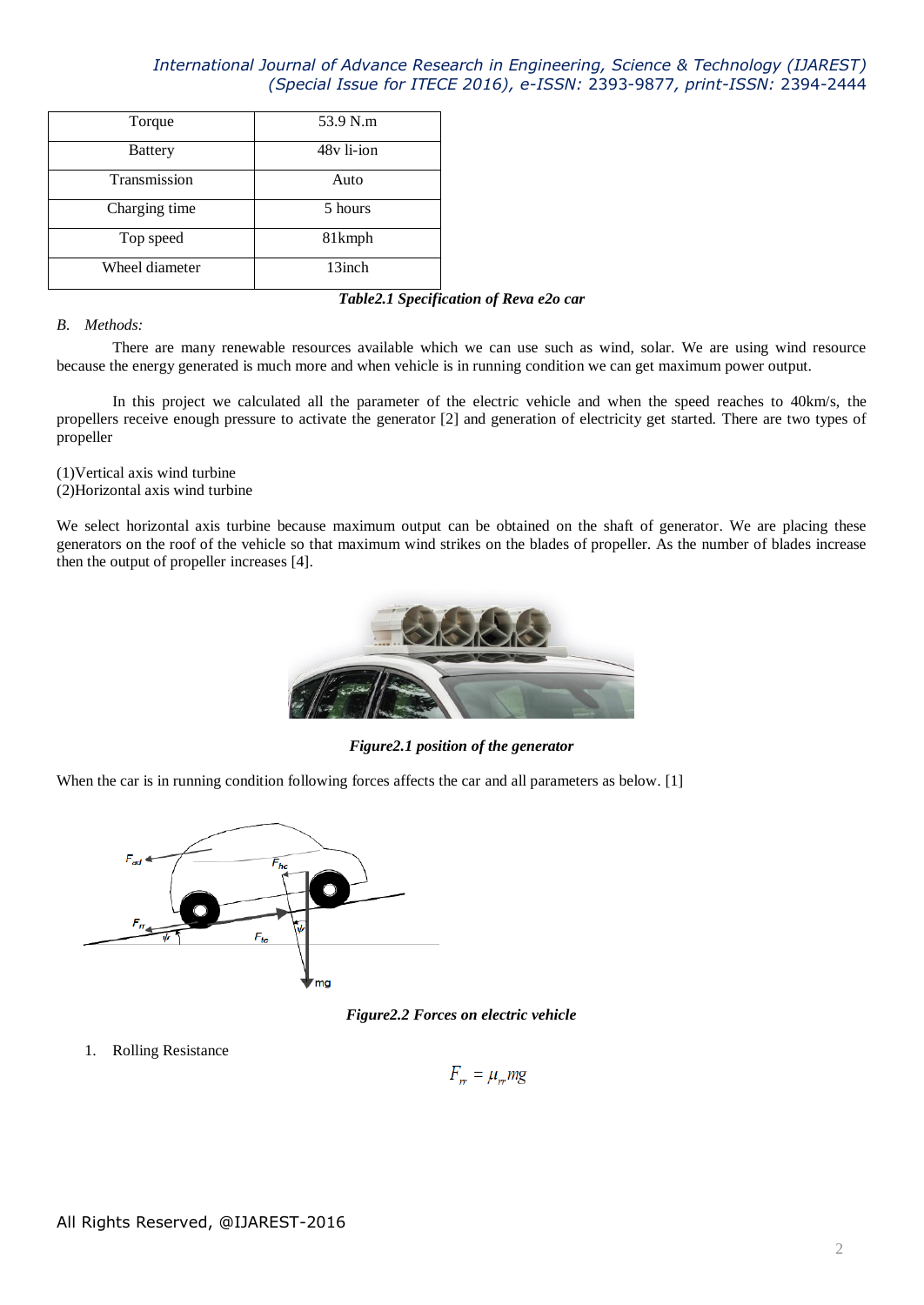Where Frr is the rolling resistance force, m is mass of vehicle, g is the gravity and μrr is the coefficient of rolling resistance.

2. Aerodynamic drag

$$
F_{ad} = \frac{1}{2} \rho A C_d v^2
$$

Aerodynamic drag is the force on the vehicle that caused by the vehicle aerodynamic. This force is determined by the shape of the surface of the vehicle (*A*), drag coefficient of  $(Cd)$ , velocity (*v*) and air density (*ρ*).

[5]

3. Resolution force

$$
F_{hc} = mg \sin(\psi)
$$

Where  $\Psi$  is the Slope But as we have considered straight road so the value of  $\Psi$  is 0.

4. Acceleration force

 Acceleration force is the force required to increase the speed of the vehicle. If the linear acceleration of the vehicle according to Newton's second law is:

$$
F_{la} = ma
$$

5. Angular acceleration

$$
F_{\alpha a} = I \frac{G^2}{r^2} a
$$

Where I is the moment of inertia  $= 4.17$ , G is gear ratio  $= 1$ 

Total tractive force:-

$$
F_{te} = F_{rr} + F_{ad} + F_{hc} + F_{la} + F_{\omega a}
$$

By this equation we can find all the forces that affect the car in running condition and the values are as given below:

| Rolling resistance          | 16.268N   |
|-----------------------------|-----------|
| Aerodynamic drag            | 48.938N   |
| <b>Resolution forces</b>    |           |
| Acceleration force          | 922.222N  |
| <b>Angular Acceleration</b> | 169.810N  |
| <b>Total Tractive force</b> | 1157.238N |

*Table2.2 forces on vehicle without regenerative system.*

Form the above value the Efficiency of the vehicle is

Efficiency = Pout/ Pin  $= 67.6%$ 

Now, when we place the generator on the roof of the car than due to weight increase to 2kg so some parameters get affected and the value of it is as below: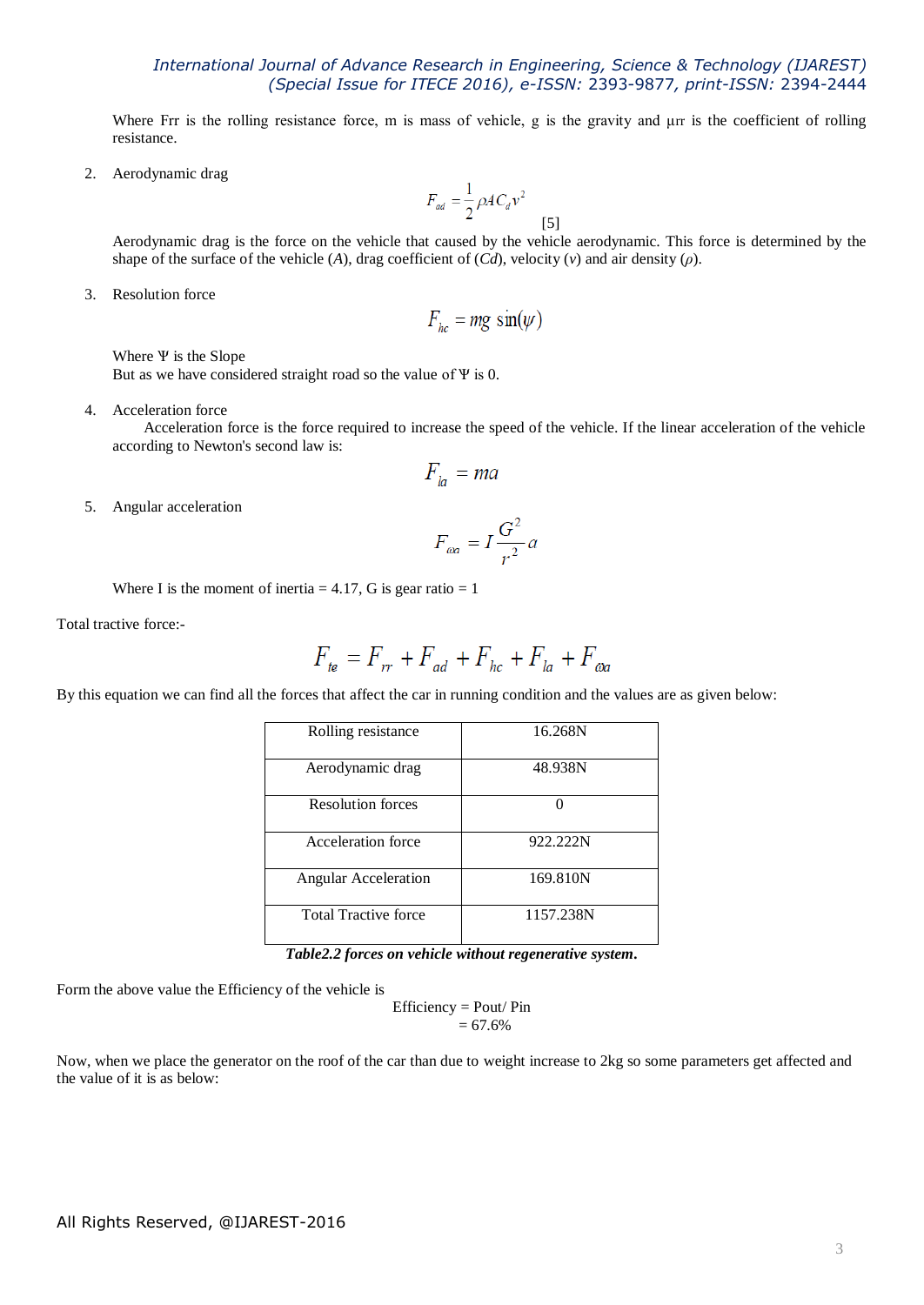| Rolling resistance          | 16.111N   |
|-----------------------------|-----------|
| Aerodynamic drag            | 48.938N   |
| <b>Resolution forces</b>    |           |
| Acceleration force          | 929.520N  |
| <b>Angular Acceleration</b> | 169.810N  |
| <b>Total Tractive force</b> | 1164.379N |

## *Table2.3 forces on vehicle with regenerative system.*

The efficiency from above parameter can be given

Efficiency= 86.7%

### **III. SIMULATION AND RESULTS**

The MATLAB model of this system is as below:



*Figure2.3 Matlab simulation of Regenerating system*

The output waveform of generator, SOC & battery charging are as below:

| el matematica anno continuamento de continuamente de continuamente de la continuamente de la compo<br>CANNA CHRYSTER COMPANY CONTRACTOR<br><br> |  |  |
|-------------------------------------------------------------------------------------------------------------------------------------------------|--|--|
|                                                                                                                                                 |  |  |
|                                                                                                                                                 |  |  |
|                                                                                                                                                 |  |  |
|                                                                                                                                                 |  |  |
|                                                                                                                                                 |  |  |
|                                                                                                                                                 |  |  |
|                                                                                                                                                 |  |  |

*Figure2.4 Output waveform for generator*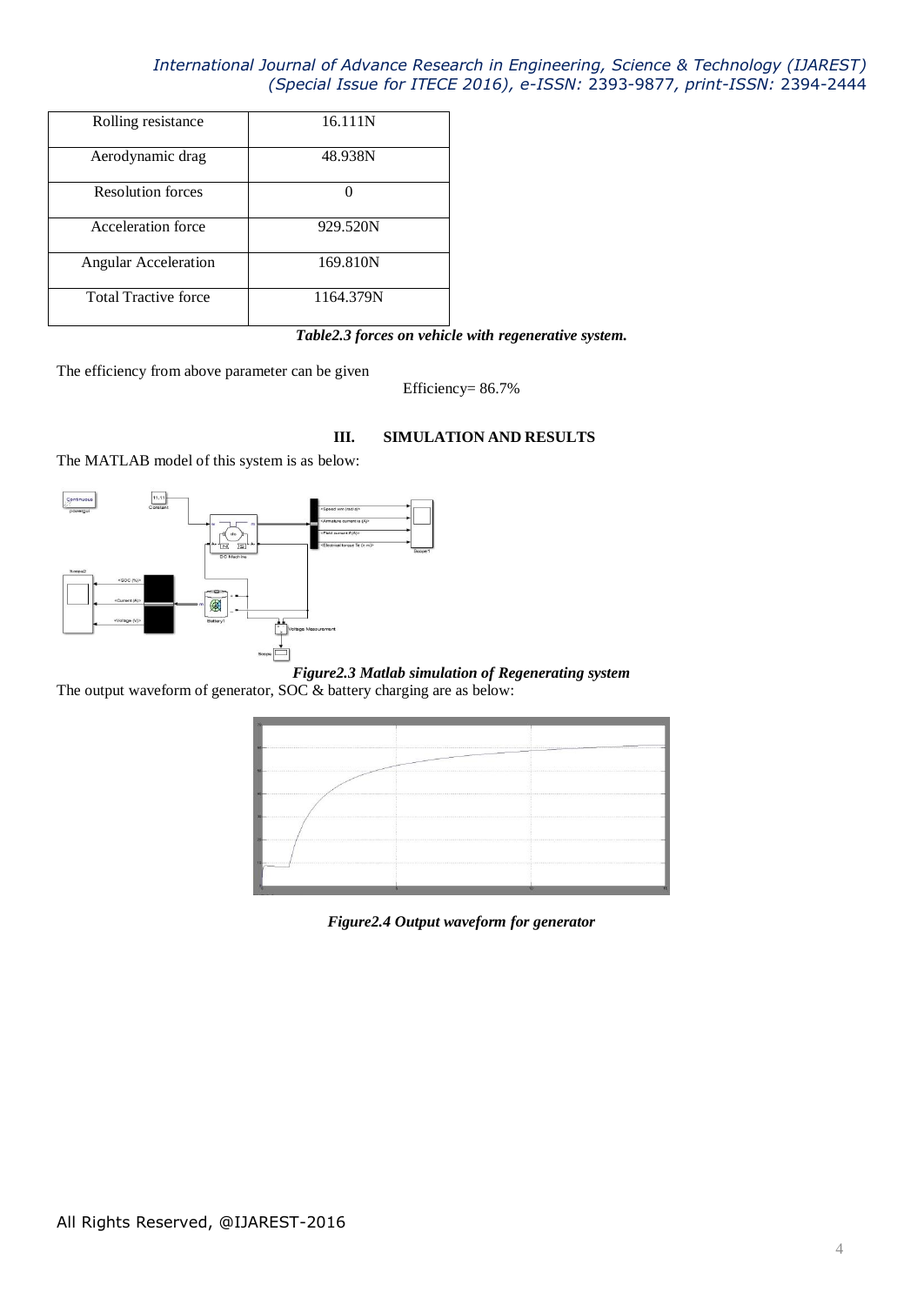

*Figure2.5 Output waveform for State of charge (SOC)*



*Figure2.6 Output waveform for battery charging voltage*

## **IV. FUTURE SCOPE**

- The future scope of this project is that we are going to use solar plate on the roof of car and the energy generated by that will be used to charge the battery [3].
- The other scope is that piezoelectric sheet will be used inside the wheel so when car will run it will generate the energy and charge the battery.
- By using wind, solar and piezoelectric as a hybrid energy source we will charge battery and the efficiency of the car increases.

#### **CONCLUSION**

We concluded that if we use regenerative system then the efficiency of the car can be increased by 19.10%. By this regenerative system vehicle can travel more 53.05 km. if we use more regenerative system then efficiency is more increase.

### *Acknowledgment*

This paper work would not have been possible without the kind support of many people. I take this opportunity to acknowledge that who has been great sense of support and inspiration thought the paper work successful.

There are lots of people who inspired me and helped, worked for me in every possible way to provide the details about various related topics thus making paper success.

I am very grateful to our H.O.D. Mr. .M. M. Baraiya & Guide Mr. P. B. Vala, for his guidance, encouragement and support during my study. Despite his busy schedule, he is always available to give me advice, support and guidance during the entire period of my study. His insight and creative ideas are always the inspiration for me during the work.

I am also grateful to our principal Prof. C.N.Jasani (Director) OM Engineering College Junagadh, for his kind support along with his valuable guidance has been instrumental in the successful completion of this project.